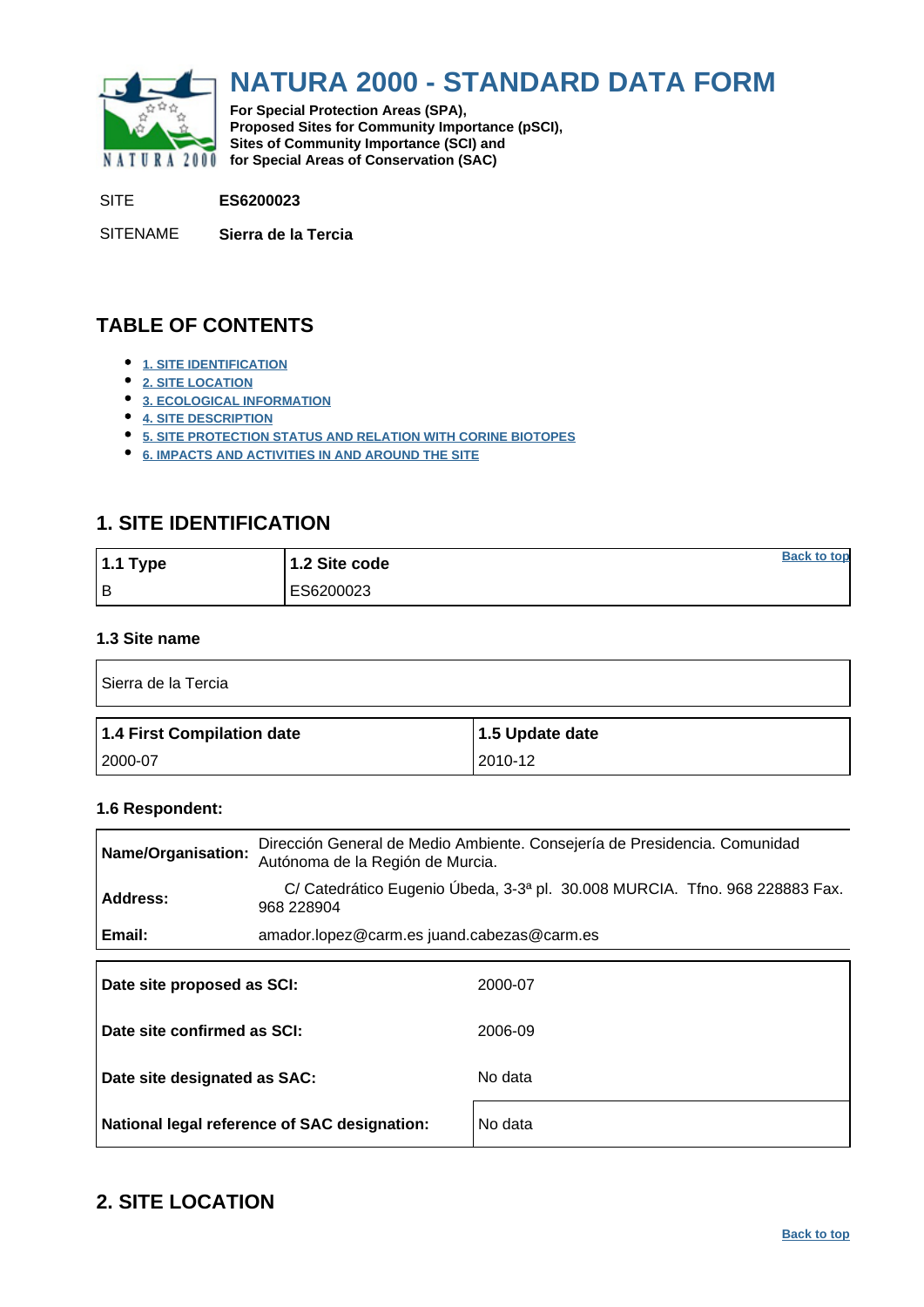### **2.1 Site-centre location [decimal degrees]:**

| Longitude<br>$-1.621111111111111$ | Latitude<br>37.7425 |
|-----------------------------------|---------------------|
| 2.2 Area [ha]:                    | 2.3 Marine area [%] |
| 5038.22                           | 0.0                 |
|                                   |                     |

### **2.4 Sitelength [km]:**

0.0

### **2.5 Administrative region code and name**

| <b>NUTS level 2 code</b> | <b>Region Name</b> |
|--------------------------|--------------------|
| <b>ES62</b>              | Región de Murcia   |

**[Back to top](#page-0-0)**

### **2.6 Biogeographical Region(s)**

Mediterranean (0.0 %)

### <span id="page-1-0"></span>**3. ECOLOGICAL INFORMATION**

### **3.1 Habitat types present on the site and assessment for them**

**Annex I Habitat types Site assessment Code PF NP Cover [ha] Cave [number] Data quality A|B|C|D A|B|C Representativity Relative Surface Conservation Global** 1430 **b**  $\begin{array}{|c|c|c|c|c|c|}\n\hline\n1 & 1.295 & & \text{B} & \text{C} & \text{B} & \text{B} \end{array}$ 1520  $\blacksquare$  57.9285  $\blacksquare$  B  $\blacksquare$  B  $\blacksquare$  B  $\blacksquare$  B  $\blacksquare$  B  $\begin{array}{c|c|c|c|c|c|c|c} \hline \multicolumn{1}{c|c|c|c} & \multicolumn{1}{c|c|c} & \multicolumn{1}{c|c|c} & \multicolumn{1}{c|c|c} \multicolumn{1}{c|c|c} & \multicolumn{1}{c|c|c} & \multicolumn{1}{c|c|c} & \multicolumn{1}{c|c|c} & \multicolumn{1}{c|c|c} & \multicolumn{1}{c|c|c} & \multicolumn{1}{c|c|c} & \multicolumn{1}{c|c|c} & \multicolumn{1}{c|c|c} & \multicolumn{1}{c|c|c}$ 5210  $\parallel$  205.3613 B B C B B 5330 **B**  $\begin{array}{|c|c|c|c|c|c|}\n\hline\n& 745.5433 & \text{B} & \text{C} & \text{B} & \text{B} \end{array}$ 6110  $\begin{array}{|c|c|c|c|c|}\n\hline\n & & 53.2755 & & A & C & A & A\n\end{array}$ 6220<mark>8</mark>  $\parallel$  425.0156 B B B C B B 8210  $\blacksquare$  488.6075  $\blacksquare$  A  $\blacksquare$  A  $\blacksquare$  A  $\blacksquare$  A 92D0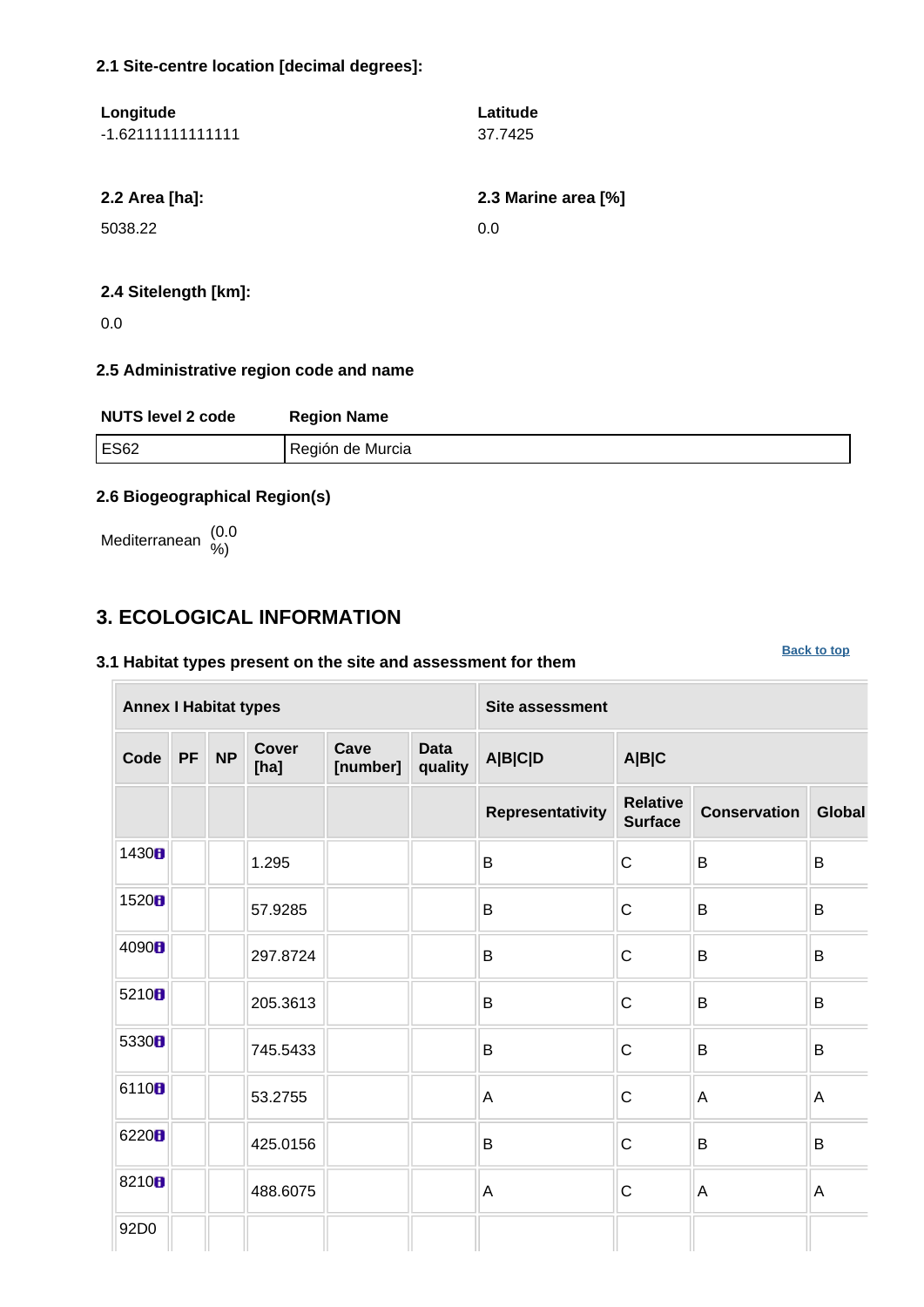| œ<br>o | 4.5352  |  | ь | D |
|--------|---------|--|---|---|
| 9340H  | 66.8386 |  |   |   |

- **PF:** for the habitat types that can have a non-priority as well as a priority form (6210, 7130, 9430) enter "X" in the column PF to indicate the priority form.
- **NP:** in case that a habitat type no longer exists in the site enter: x (optional)
- **Cover:** decimal values can be entered
- **Caves:** for habitat types 8310, 8330 (caves) enter the number of caves if estimated surface is not available.
- **Data quality:** G = 'Good' (e.g. based on surveys); M = 'Moderate' (e.g. based on partial data with some extrapolation);  $P = 'Poor'$  (e.g. rough estimation)

### **3.2 Species referred to in Article 4 of Directive 2009/147/EC and listed in Annex II of Directive 92/43/EEC and site evaluation for them**

| <b>Species</b> |      |                                  |              | Population in the site |             |             |             |             |                | Site assessment        |                |       |   |
|----------------|------|----------------------------------|--------------|------------------------|-------------|-------------|-------------|-------------|----------------|------------------------|----------------|-------|---|
| Group          | Code | <b>Scientific</b><br><b>Name</b> | $\mathbf{s}$ | <b>NP</b>              | <b>Type</b> | <b>Size</b> |             | <b>Unit</b> | Cat.           | <b>Data</b><br>quality | <b>A B C D</b> | A B C |   |
|                |      |                                  |              |                        |             | Min         | <b>Max</b>  |             | <b>C R V P</b> |                        | Pop.           | Cons. |   |
| B              | A091 | <b>Aquila</b><br>chrysaetos      |              |                        | р           | 1           | 1           | p           |                | G                      | $\mathsf{C}$   | B     | C |
| B              | A093 | <b>Aquila</b><br>fasciatus       |              |                        | p           | 1           | 1           | p           |                | G                      | C              | B     | C |
| B              | A215 | <b>Bubo bubo</b>                 |              |                        | p           | 3           | 3           | p           |                | G                      | $\mathsf{C}$   | B     | C |
| B              | A080 | <b>Circaetus</b><br>gallicus     |              |                        | C           |             |             |             | P              |                        | C              | B     | C |
| B              | A103 | <b>Falco</b><br>peregrinus       |              |                        | p           | 1           | $\mathbf 1$ | p           |                | G                      | $\mathsf{C}$   | B     | C |
| $\mathsf{R}$   | 1219 | <b>Testudo</b><br>graeca         |              |                        | p           |             |             |             | $\mathsf{P}$   |                        | C              | B     | B |

- **Group:**  $A =$  Amphibians,  $B =$  Birds,  $F =$  Fish,  $I =$  Invertebrates,  $M =$  Mammals,  $P =$  Plants,  $R =$  Reptiles
- **S:** in case that the data on species are sensitive and therefore have to be blocked for any public access enter: yes
- **NP:** in case that a species is no longer present in the site enter: x (optional)
- **Type:** p = permanent, r = reproducing, c = concentration, w = wintering (for plant and non-migratory species use permanent)
- Unit: i = individuals, p = pairs or other units according to the Standard list of population units and codes in accordance with Article 12 and 17 reporting (see **[reference portal](http://bd.eionet.europa.eu/activities/Natura_2000/reference_portal)**)
- **Abundance categories (Cat.):**  $C =$  common,  $R =$  rare,  $V =$  very rare,  $P =$  present to fill if data are deficient (DD) or in addition to population size information
- **Data quality:** G = 'Good' (e.g. based on surveys); M = 'Moderate' (e.g. based on partial data with some extrapolation); P = 'Poor' (e.g. rough estimation); VP = 'Very poor' (use this category only, if not even a rough estimation of the population size can be made, in this case the fields for population size can remain empty, but the field "Abundance categories" has to be filled in)

#### **3.3 Other important species of flora and fauna (optional)**

| <b>Species</b> |             |                                  |   |           |             | Population in the site |             |                |                                | <b>Motivation</b> |                            |   |              |   |  |
|----------------|-------------|----------------------------------|---|-----------|-------------|------------------------|-------------|----------------|--------------------------------|-------------------|----------------------------|---|--------------|---|--|
| Group          | <b>CODE</b> | <b>Scientific</b><br><b>Name</b> | S | <b>NP</b> | <b>Size</b> |                        | <b>Unit</b> | Cat.           | <b>Species</b><br><b>Annex</b> |                   | <b>Other</b><br>categories |   |              |   |  |
|                |             |                                  |   |           | Min         | <b>Max</b>             |             | <b>C R V P</b> | IV                             | $\mathsf{V}$      | $\mathsf{A}$               | B | $\mathbf{C}$ | D |  |
|                |             |                                  |   |           |             |                        |             |                |                                |                   |                            |   |              |   |  |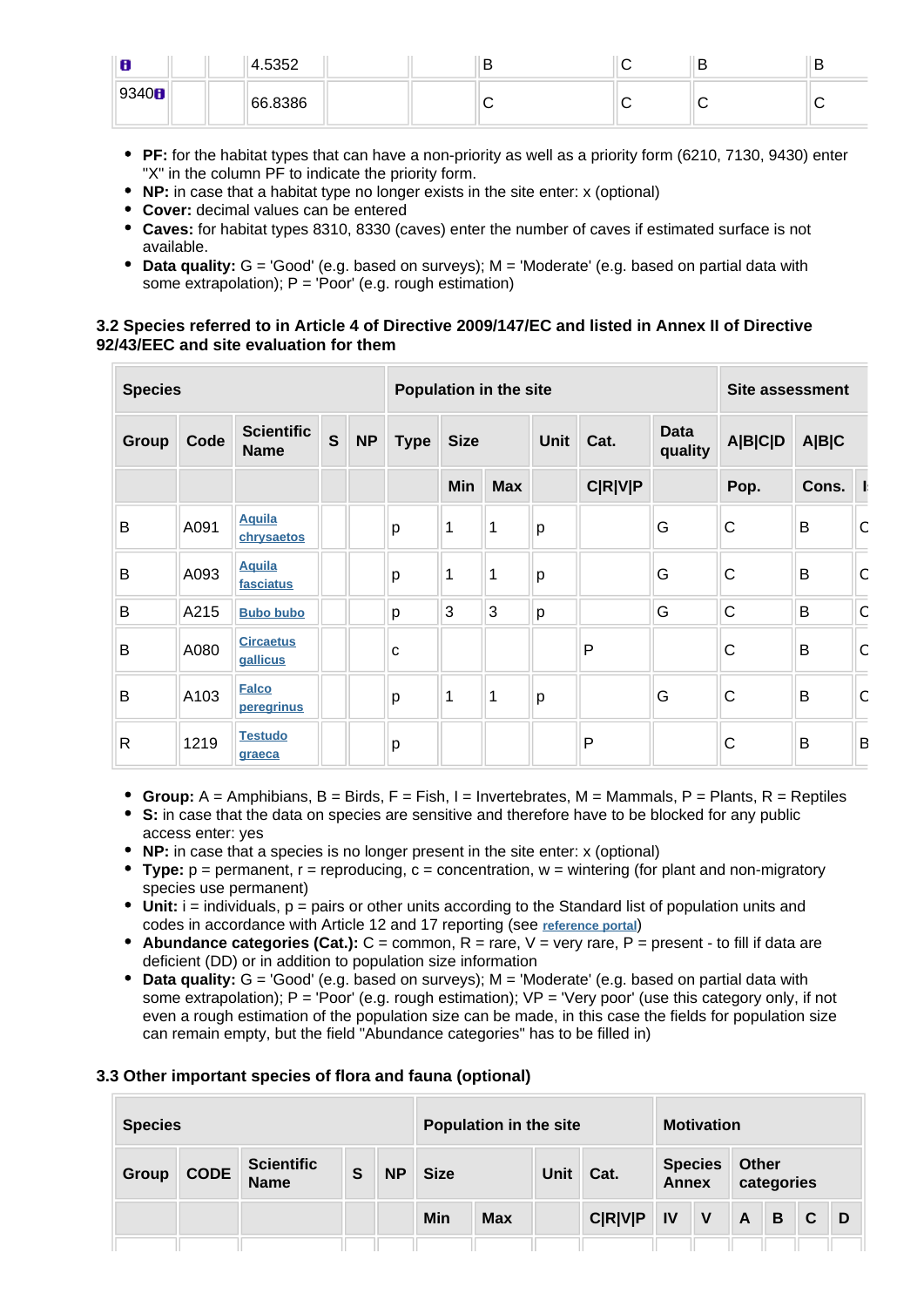| B | <b>Accipiter nisus</b>                                  |  |  | $\mathsf C$  | $\mathsf X$    |   |              |   |
|---|---------------------------------------------------------|--|--|--------------|----------------|---|--------------|---|
| B | <b>Buteo buteo</b>                                      |  |  | $\mathsf C$  | $\mathsf X$    |   |              |   |
| P | Chaenorhinum<br>grandiflorum<br>subsp.<br>carthaginense |  |  | $\mathsf{R}$ | $\mathsf X$    |   |              |   |
| P | <b>Juniperus</b><br>oxycedrus<br>subsp.<br>oxycedrus    |  |  | P            |                |   |              | Χ |
| P | <b>Juniperus</b><br>phoenicea<br>subsp.<br>phoenicea    |  |  | $\mathsf C$  |                |   |              | X |
| P | Lafuentea<br>rotundifolia                               |  |  | ${\sf P}$    |                | X |              |   |
| P | Launaea<br><b>lanifera</b>                              |  |  | ${\sf R}$    |                |   |              | X |
| P | Limonium<br>album                                       |  |  | $\mathsf{R}$ | $\pmb{\times}$ |   |              |   |
| M | <b>Meles meles</b>                                      |  |  | P            |                |   | $\mathsf{X}$ |   |
| P | <b>Myrtus</b><br>communis                               |  |  | $\mathsf{R}$ |                |   |              | X |
| P | Olea europaea<br>var. sylvestris                        |  |  | $\sf P$      |                |   |              | X |
| P | <b>Ononis</b><br>speciosa                               |  |  | $\mathsf{R}$ |                |   |              | X |
| P | <b>Osyris</b><br>lanceolata                             |  |  | R            |                |   |              | X |
| P | <b>Pistacia</b><br><b>lentiscus</b>                     |  |  | ${\sf P}$    |                |   |              | X |
| P | <b>Quercus</b><br>coccifera                             |  |  | $\mathsf{P}$ |                |   |              | X |
| P | <b>Rhamnus</b><br>hispanorum                            |  |  | $\mathsf{R}$ |                |   |              | X |
| P | Rhamnus<br><b>lycioides</b>                             |  |  | P            |                |   |              | X |
| P | <b>Salix</b><br>pedicellata                             |  |  | $\mathsf{R}$ |                |   |              | X |
| P | <b>Salsola</b><br>papillosa                             |  |  | $\mathsf{R}$ |                | X |              |   |
| P | <b>Santolina</b><br>viscosa                             |  |  | $\sf P$      |                | X |              |   |
| P | <b>Senecio flavus</b>                                   |  |  | ${\sf R}$    | $\mathsf X$    |   |              |   |
| P | <b>Tamarix</b><br>africana                              |  |  | $\mathsf{R}$ |                |   |              | X |
| P | <b>Teucrium</b><br>balthazaris                          |  |  | $\mathsf{R}$ | $\pmb{\times}$ |   |              |   |
| P | <b>Teucrium</b><br>terciae                              |  |  | $\mathsf C$  | $\mathsf X$    |   |              |   |
| P | <b>Ziziphus lotus</b>                                   |  |  | ${\sf R}$    |                |   |              | X |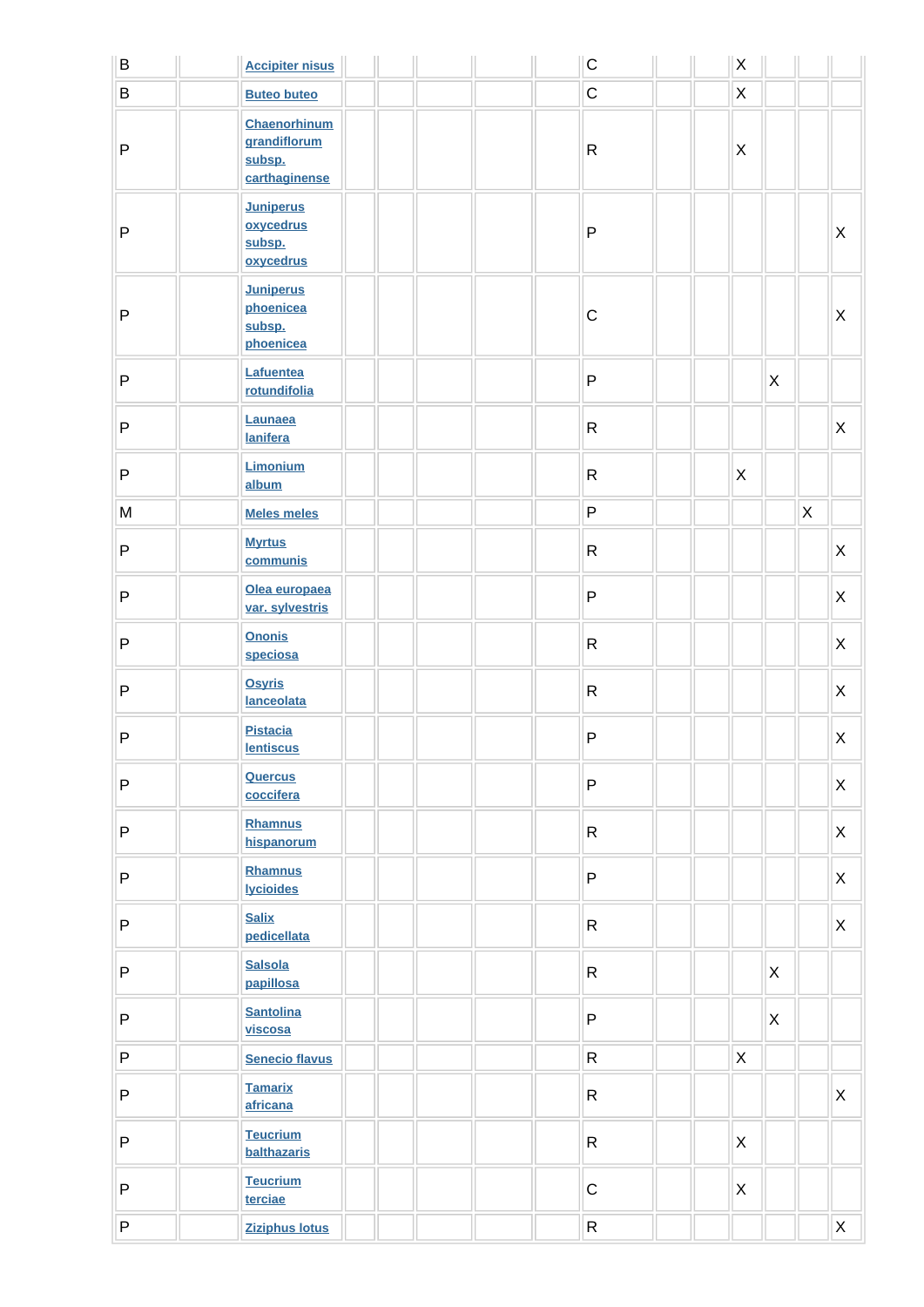- **Group:** A = Amphibians, B = Birds, F = Fish, Fu = Fungi, I = Invertebrates, L = Lichens, M = Mammals,  $P =$  Plants,  $R =$  Reptiles
- **CODE:** for Birds, Annex IV and V species the code as provided in the reference portal should be used in addition to the scientific name
- **S:** in case that the data on species are sensitive and therefore have to be blocked for any public access enter: yes
- **NP:** in case that a species is no longer present in the site enter: x (optional)
- $\bullet$  Unit: i = individuals,  $p =$  pairs or other units according to the standard list of population units and codes in accordance with Article 12 and 17 reporting, (see **[reference portal](http://bd.eionet.europa.eu/activities/Natura_2000/reference_portal)**)
- **Cat.:** Abundance categories:  $C =$  common,  $R =$  rare,  $V =$  very rare,  $P =$  present
- **Motivation categories: IV, V:** Annex Species (Habitats Directive), **A:** National Red List data; **B:** Endemics; **C:** International Conventions; **D:** other reasons

### <span id="page-4-0"></span>**4. SITE DESCRIPTION**

#### **4.1 General site character**

**[Back to top](#page-0-0)**

| <b>Habitat class</b>       | % Cover |
|----------------------------|---------|
| N <sub>21</sub>            | 10.0    |
| N06                        | 2.0     |
| N <sub>18</sub>            | 40.0    |
| N <sub>09</sub>            | 15.0    |
| N23                        | 1.0     |
| <b>N17</b>                 | 30.0    |
| N22                        | 2.0     |
| <b>Total Habitat Cover</b> | 100     |

#### **Other Site Characteristics**

Es una sierra de relieves suaves y paisaje semiárido, con una altitud máxima de 964 m (Pico de Manilla), donde alternan materiales calizos y silíceos. En el piedemonte de la sierra también aparecen margas y yesos. La vegetación es un matorral poco maduro que se alternan con pinares naturales abiertos en la solana de la sierra. También existen pinares de repoblación poco desarrollados.

### **4.2 Quality and importance**

Presencia de vegetación gipsícola ibérica caracterizada por tomillares. Galerias y matorrales ribereños termomediterráneos. Sabinares de Juniperus phoenicea subsp. phoenicea mesomediterráneos (hábitat prioritario). Tomillares subrupícolas. Pastizales subestépicos de gramíneas y anuales. Vegetación casmofítica calcícola mediterránea. Prados calcáreos cárscticos o basófilos. Matorrales arborescentes. Encinares mesomediterráneos. Destacan por su importancia y rareza todas las comunidades vegetales asociadas a los sustratos rocosos calcáreos y las presentes en los barrancos y ramblas de régimen temporal o semipermanente. Hay numerosas especies protegidas y algunas especies incluidas en la Lista Roja Nacional. Las especies de flora incluidas en el apartado 3.3 bajo el motivo "Otras razones" están protegidas a nivel regional por el Decreto nº 50/2003, de 30 de mayo, por el que se crea el Catálogo Regional de Flora Silvestre Protegida de la Región de Murcia y se dictan normas para el aprovechamiento de diversas especies forestales, así como aquellas incluidas en la Lista Roja Nacional. Entre las especies de fauna destaca la presencia de la Tortuga mora, especie prioritaria según el Anexo II de la Directiva 92/43/CEE. Destacan las rapaces Búho real y Halcón peregrino, incluidas en el Anexo I de la Directiva 79/409. Se han incluido en el apartado 3.3 bajo el epígrafe "Otras razones" las especies protegidas en la Región de Murcia.

### **4.3 Threats, pressures and activities with impacts on the site**

The most important impacts and activities with high effect on the site

| Negative Impacts |                  |                | <b>Positive Impacts</b> |                                      |                  |                |  |
|------------------|------------------|----------------|-------------------------|--------------------------------------|------------------|----------------|--|
| ⊺hreats<br>land  | <b>Pollution</b> | inside/outside | Rank                    | Activities.<br>management (optional) | <b>Pollution</b> | inside/outside |  |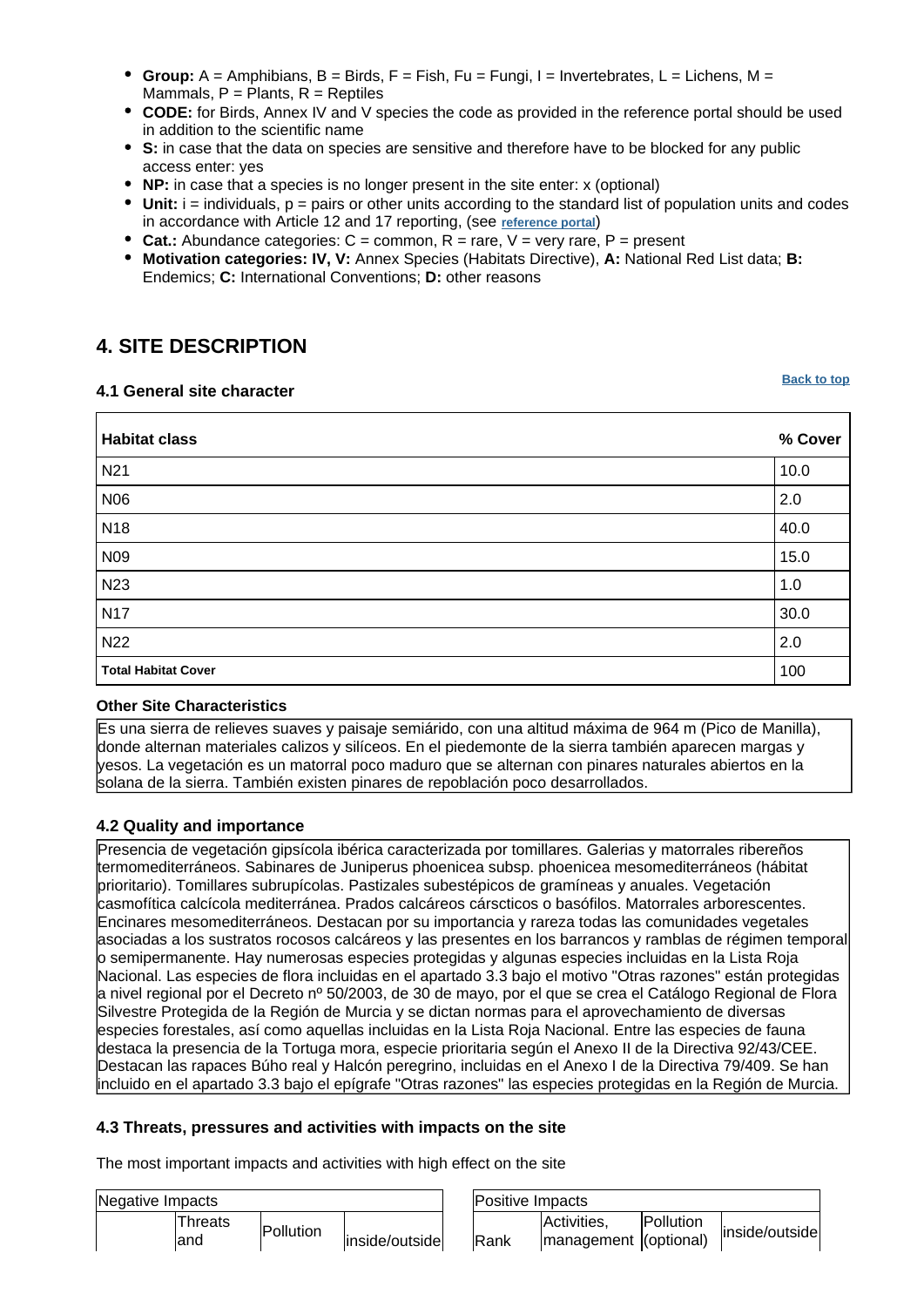| Rank                    | pressures<br>[code] | (optional)<br>[code] | [i o b]        |
|-------------------------|---------------------|----------------------|----------------|
| M                       | D02.01              |                      | i              |
| M                       | E03                 |                      | o              |
| M                       | C01.04.01           |                      | o              |
| $\overline{\mathsf{M}}$ | J02.07              |                      | b              |
| M                       | E04.01              |                      | b              |
| $\overline{\mathsf{M}}$ | H                   |                      | b              |
| $\overline{\mathsf{M}}$ | A01                 |                      | o              |
| M                       | E02                 |                      | o              |
| $\overline{\mathsf{M}}$ | A04                 |                      | b              |
| M                       | D <sub>02</sub>     |                      | o              |
| $\overline{\mathsf{M}}$ | A08                 |                      | b              |
| M                       | A05.01              |                      | $\overline{O}$ |
| $\overline{\mathsf{M}}$ | A07                 |                      | b              |
| M                       | E01                 |                      | o              |
| $\overline{\mathsf{M}}$ | B02.01              |                      | i              |
| $\overline{\mathsf{M}}$ | L09                 |                      | o              |
| M                       | K01.01              |                      | o              |
| M                       | A10                 |                      | b              |
| M                       | A02                 |                      | i              |
| $\overline{\mathsf{M}}$ | D01.02              |                      | o              |
| M                       | A09                 |                      | þ              |
| M                       | D <sub>06</sub>     |                      | i              |

|     | [code] | [code] | [i o b] |
|-----|--------|--------|---------|
| Ш   | F03.01 |        |         |
| IM. |        |        |         |

Rank:  $H = h$ igh,  $M = \text{medium}$ ,  $L = \text{low}$ 

Pollution:  $N =$  Nitrogen input, P = Phosphor/Phosphate input, A = Acid input/acidification,  $T =$  toxic inorganic chemicals,  $Q =$  toxic organic chemicals,  $X =$  Mixed pollutions  $i =$  inside,  $o =$  outside,  $b =$  both

| Type    |                                     | [%] |  |
|---------|-------------------------------------|-----|--|
|         | National/Federal                    |     |  |
|         |                                     | O   |  |
|         | Public<br>Public<br>Local/Municipal |     |  |
|         | Any Public                          | 78  |  |
|         | Joint or Co-Ownership               |     |  |
| Private |                                     | 22  |  |
| Unknown |                                     |     |  |
| sum     |                                     | 100 |  |

### **4.4 Ownership (optional)**

#### **4.5 Documentation**

- Esteve Chueca, F. 1973. "Vegetación y flora de las regiones central y meridional de la Provincia de Murcia". CEBAS. Murcia.
- Sánchez-Gómez, P.; J. Guerra; E. Coy; A. Hernández; S. Fernández & A.F. Carrillo. 1996. "Flora de Murcia. Claves de identificación de plantas vasculares". D.M. Murcia.
- Sánchez-Gómez, P.; J. Guerra; A. Hernández; S. Fernández; E. Coy; A.F. Carrillo; M.J. Tamayo; J. Güemes & J. Rivera. 1997. "Flora selecta de Murcia. Plantas endémicas, raras o amenazadas". Consejería de Medio Ambiente, Agricultura y Agua de la Región de Murcia. Murcia. - Comunidad Autónoma de la Región de Murcia. Ley 7/1995, de 21 de abril, de la Fauna Silvestre de la Región de Murcia (BORM nº 102, de 4 de mayo de 1995). - Alcaraz, F. J., J. A. Barreña, M. Clemente, A. J. González, J. López, D. Rivera & S. Ríos. 2008. Manual de interpretación de los hábitats naturales y seminaturales de la Región de Murcia. Dirección General del Medio Natural. Tomos 1-7. - Base de datos de avistamiento de aves rapaces en la Región de Murcia (Última actualización en 2010. Formato Excel). Dirección General de Patrimonio Natural y Biodiversidad (Inédito).
- Illán, R., Aledo, E. y Muñoz, A. (Coords.) 2010. Censo y Control reproductivo de las aves rapaces rupícolas en la Región de Murcia. Memoria 2010. Región de Murcia. Dirección General de Patrimonio Natural y Biodiversidad. Inédito. - Illán, R., Aledo, E. González, A. y Muñoz, A. (Coords.) 2008. Censo y Control reproductivo de las aves rapaces rupícolas en la Región de Murcia. Memoria 2008. Región de Murcia. Dirección General de Patrimonio Natural y Biodiversidad. Inédito. - Pastor, A. & Gonzálvez, F (2010).